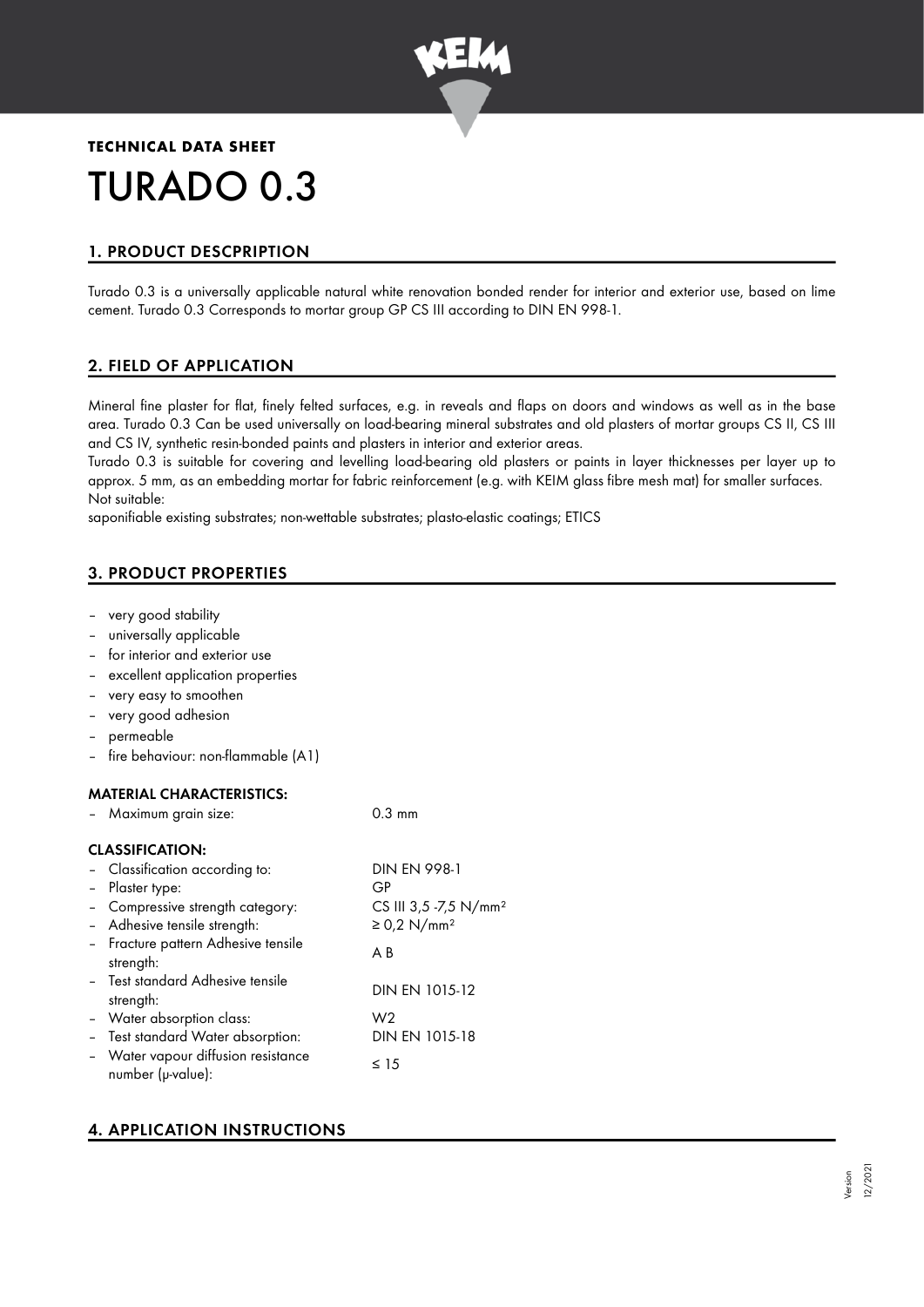#### SUBSTRATE PREPARATION:

The substrate must be strong, dry, clean, sound and free from adhesion-reducing residues and must not be too absorbent. Separating substances, e.g. shuttering oil residues on concrete surfaces, must be removed by suitable means. Equalise strong unevenness with suitable material of the same type.

#### PREPARATION OF MATERIAL / MIXING & CONVEYING:

Mix Turado 0.3 with approx. 7.0 - 7.25 l (specification per bag) of clean water with a power stirrer to a stiff-plastic consistency without lumps and allow to mature briefly. Do not remix already stiffened material with water. Application can be performed by hand, via continuous mixer or rendering machine.

#### APPLICATION:

Apply mixed Turado 0.3 quickly with suitable tools in uniform layer thickness.

#### LAYERING SYSTEM:

Application in one or several layers, min. 3 mm and max. 5 mm layer thickness per layer. If greater layer thicknesses are required, it is recommended to use KEIM Turado in advance and to apply the finishing render layer with Turado 0.3.

#### REINFORCEMENT:

Apply Turado 0.3 evenly. Embed KEIM Glasfaser-Gittermatte (mesh), overlap 10 cm at the joints and overcoat wet-in-wet with Turado 0.3. Necessary cuts into the mesh are to be covered with an additional fabric strip. The system-specific KEIM Glasfaser-Gittermatte (mesh) should be placed in the upper third and fully embedded. In the corner area of building openings, additionally embed a KEIM Diagonalarmierung.

#### TOP RENDER:

When using Turado 0.3 as finishing plaster, the surface can be felted with a sponge board after sufficient consolidation. Free texturing or washing is also possible.

#### AFTERTREATMENT:

Turado 0.3 must be protected from drying out too quickly due to sun or wind, or kept moist if necessary.

#### FINISHING:

Allow to stand before applying a coat.

#### SETTING TIME:

at least 1 day per mm render thickness (depending on temperature and relative humidity). When used as top coat render, allow to set for at least 5 days before coating. (If the standard rule of 1 day per mm results in longer setting times due to the layer thickness, the longer setting time must then be observed before painting).

#### CONSUMPTION:

These material consumption values are guide values for smooth substrates. Exact consumption values must be determined by means of test areas.

#### CLEANING OF TOOLS:

Clean tools, machines and mixers immediatley after use with water. In hardened state only a mechanical removal is possible.

## 5. PACKAGING

| <b>Container content</b> | Unit of measure | Quantity on pallet | Type of container |
|--------------------------|-----------------|--------------------|-------------------|
|                          | ĸg              |                    | bag               |